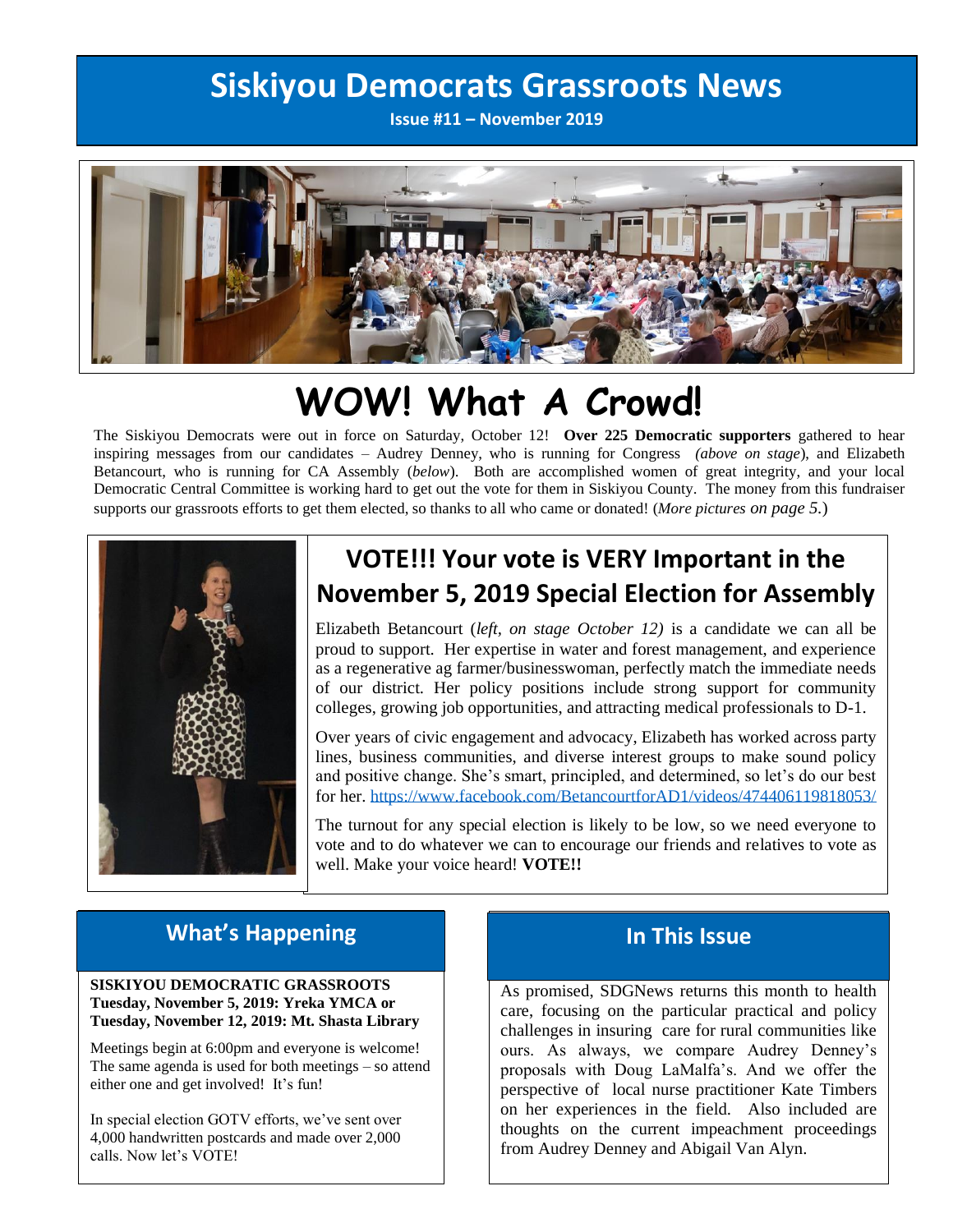### **Health Insurance in District One**

In a research paper published in 2016 by the National Institutes of Health, this question was asked of research subjects: "Why do you oppose the Affordable Care Act?" Here's what researchers found, in spite of the almost universal popularity of government mandated Medicare:

"[Many] oppose the mandate that all Americans must have health insurance (the individual mandate), and they oppose a government role in health care. … The opposition to a government role in health care is based on the fact that that the vast majority of our citizens do not trust their government. … The overwhelmingly negative TV ads against the ACA by the Republican candidates in the elections of 2012 and 2014 have had a major impact on Americans' views of the ACA. More than 60% of Americans have stated that most of what they know about the ACA came from watching TV." <https://www.ncbi.nlm.nih.gov/pubmed/25731135>

However, in Siskiyou County interviews with local healthcare providers and administrators show that the ACA and expanded Medicaid have had a positive effect on county healthcare delivery and on health outcomes. More people are covered, preventive care has increased, and serious illnesses are addressed sooner and more often. But in terms of ongoing systemic problems (high costs, inconsistent regulation, reimbursements) all roads lead back to the insurance and pharmaceutical companies. Their imperative to control markets, pricing, and government oversight comes from one source: as private corporations, they must show profits above their enormous overhead and CEO salaries in the multimillions. So, the problems we face in moving toward universal coverage are misinformation about that, often fostered by these companies themselves, and distrust of the government. In Siskiyou County and much of rural America, addressing those is a tall order. In spite of the successes of the ACA, ideological opposition to any government role remains strong.





Then where do our candidates stand? In the last issue, we broadly outlined their positions. Here's a closer look:



Audrey Denney addresses rural health care and insurance issues with the same complex thinking she brings to every policy position. She supports an approach that works first with the existing ACA to lower costs and close loopholes, then moves to a single payer plan.

She understands the interplay between broadband and telehealth, between student loan forgiveness and education for doctors and nurses, between infrastructure and attracting health professionals, and other economic opportunities, to our rural areas. For more, see: [https://audreyforcongress.com/issues/healthcare](https://audreyforcongress.com/issues/healthcare-rural-health/)[rural-health/](https://audreyforcongress.com/issues/healthcare-rural-health/)

#### Denney's View | | La Malfa's View

Following the lead of his Freedom Caucus, Doug LaMalfa's positions are largely ideological. He wants to repeal the ACA while having only vague aspirations to offer in its place.



"I support repealing Obamacare and replacing it with reforms that lower the cost of care and put patients back in charge of their health care decisions." For specific rural problems, he supports grant funding for health centers and doctors' education, without mentioning the many obstacles to attracting doctors to rural communities. And the words "insurance industry" and "Big Pharma" are not in his vocabulary.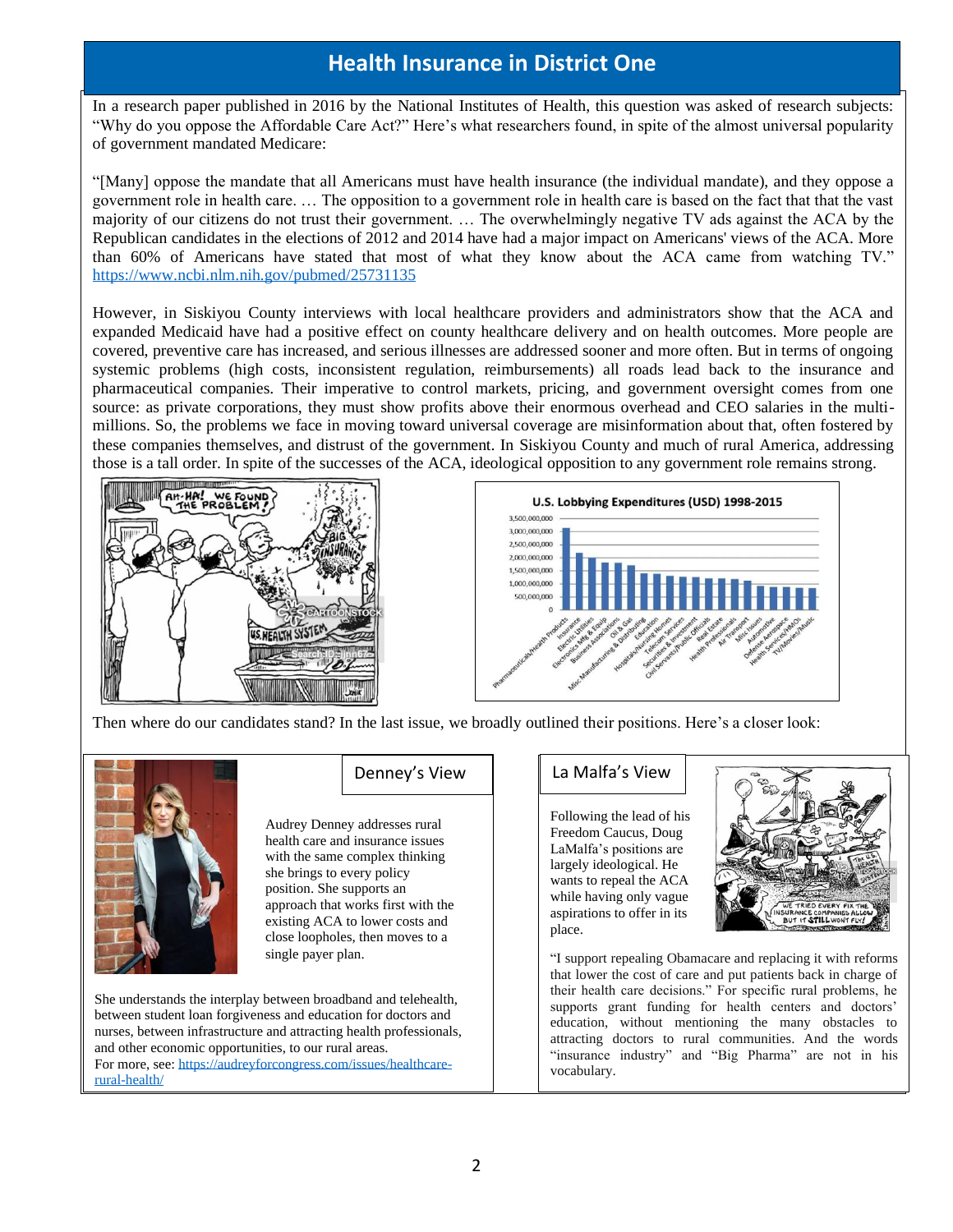### **A Perspective: Living Uninsured in Rural America By Kate Timbers, FNP – Mt. Shasta**

In the United States, people die because of lack of access to health care. As a nurse practitioner working in rural areas for the past 17 years, I have seen the real human costs of our broken system, and it breaks my heart. A few years ago, when The Affordable Care Act (ACA) was passed, I was working in a community clinic in rural Arizona, a state with a Republican governor and legislature. Under the ACA, states could choose whether to expand Medicaid to cover more of the population with federal dollars. Many "red" states opted not to do that. Our legislature had voted not to expand Medicaid, and we were waiting to see if our governor would veto this decision.

For several of my patients this was a life or death decision, not just politics. Some were clients not covered by Medicaid because they were childless adults. One was a young woman in her 20s with bone cancer, who was in terrible pain. Another was a man in his 50s who had lung cancer and needed surgery. Previously, I had a client with cardiomyopathy who received a settlement from disability. This made him ineligible for Medicaid, and so he lost his spot on the transplant list. A father with young children, he passed away before he could get back on Medicaid. Thankfully for others like him, the governor overrode the legislature and signed the Medicaid expansion.

Many people believe that those without insurance can go to clinics for care. In Arizona, I was working in a Federally Qualified Health Clinic, that can accept uninsured patients. These clinics do a fantastic job, but they can't provide MRIs, surgery, chemotherapy, heart transplants, or most specialty care. Others believe that people without insurance can go to the ER. Under the EMTALA Act\*, hospitals are required to stabilize a client but not to provide ongoing treatment or medication. Insurance may not cover the ER physician's fee and often will not cover an ambulance.

Then we have the problem of those under-insured, or with astronomical deductibles. I worked for a while in an urgent care center. One insured patient had severed a finger using a table saw. We sent him to the ER, but he couldn't afford to pay the ambulance fee, so he drove himself. Understandably, he was driving erratically and was pulled over by police. Another case was a young man who arrived with a concussion after a head injury. He urgently needed a CAT scan, so I sent him to the ER. He refused to go because he had a \$5000 deductible. It's terrible to see people suffer like this unnecessarily. And it's terrible to imagine that we might do even worse under something like Trumpcare.

So how do we compare, in my experience, with other countries? For years I would go annually to Guatemala,\*\* to volunteer with the Flying Doctors. I remember a woman who had an extremely uncomfortable but non-life-threatening gynecological issue. "I can't see a doctor," she said. "I have no money." I took her to one of the Guatemalan medical residents, who assured her that everything would be covered. Guatemala is very poor, not one of the "developed countries" so often cited in health insurance discussions. If Guatemala can manage to cover the uninsured, surely we can do this for our citizens.



*Left: A rural clinic in Guatemala. where everyone is covered. Right: In the US, Care Force doctors treat the uninsured.*



*\*EMTALA, enacted into federal law in 1986, requires that patients receive emergency services regardless of ability to pay. But these services are seriously limited*.

*\*\* "The Government of Guatemala, through the Ministry of Health and the Guatemalan Institute for Social Security, is committed to universal, free health care for its citizens. In most rural areas, health care for underserved, vulnerable populations are offered largely through the public sector." – USAID*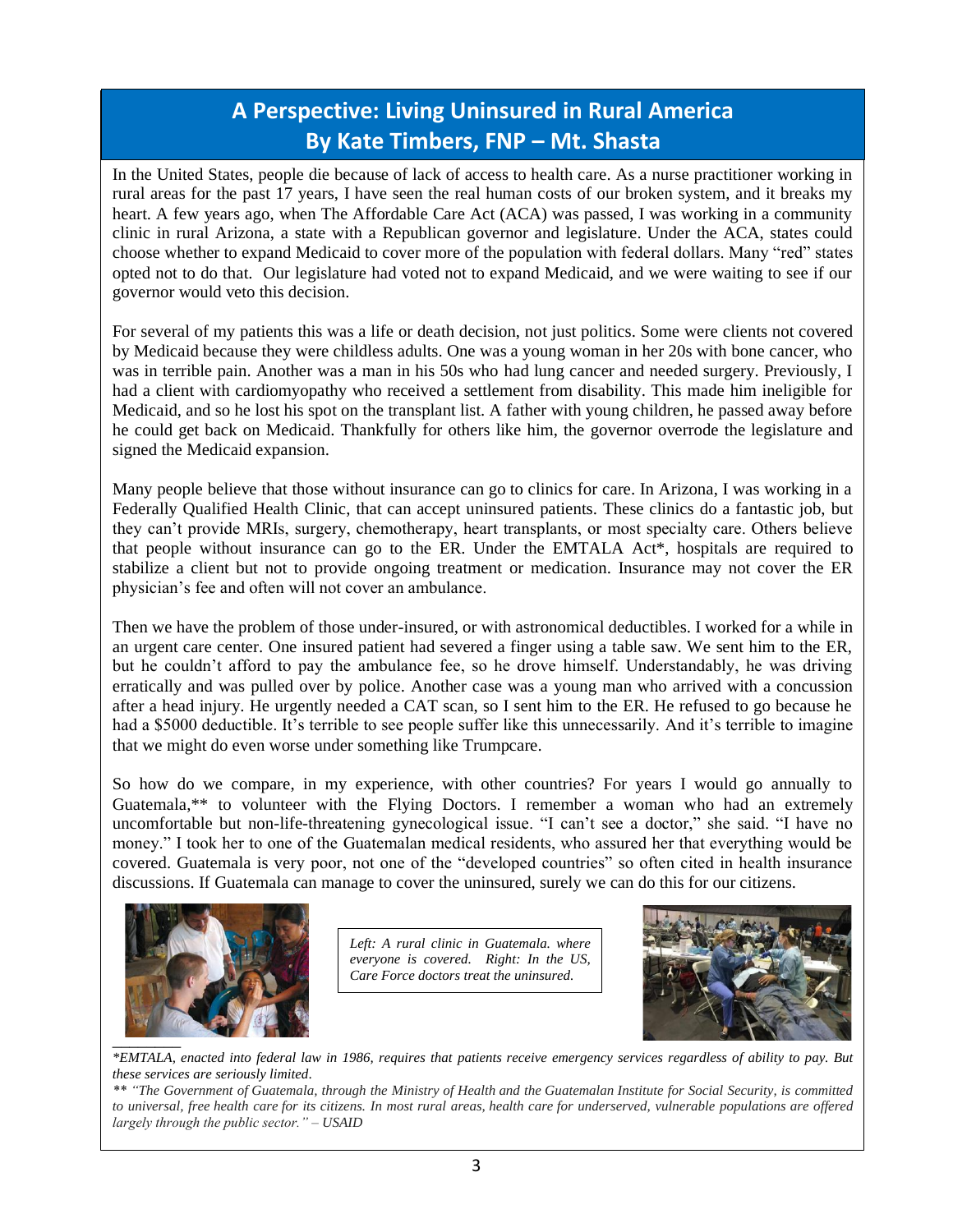### **Thoughts on Impeachment**

#### **A Statement from the Audrey Denney Campaign**

"For the first time in history, an impeachment investigation is occurring through bipartisan committees of our elected members of Congress, instead of hidden grand juries with zero elected member involvement. The idea that this investigation is anything but bipartisan and open is absurd. There are 47 Republican members of the house who are allowed equal time to question every witness and observing the Democrats questioning. The American people, every elected representative, Donald Trump and his lawyers will all get the access guaranteed by our constitution when/if the president is charged and public impeachment hearings in the House occur, and if a public trial occurs in the Senate. Until then, our representatives are proceeding carefully and appropriately. If our Congressman [Doug LaMalfa] disagrees with that, he either does not understand the law, does not believe in law and order, or is simply manufacturing a crisis to distract from the truth."

#### **A Reflection from SDGNews**

In Federalist Papers No. 65, founder Alexander Hamilton writes that "high crimes" are "… those offenses which proceed from the misconduct of public men, or, in other words, from the abuse or violation of some public trust. They are of a nature which may with peculiar propriety be denominated POLITICAL, as they relate chiefly to injuries done immediately to the society itself." [Caps are Hamilton's].

As the impeachment investigation proceeds in the House, there seems to be a lot of confusion about the meaning of the word "political." In modern times we have redefined "political" to mean "partisan." But that's not its meaning in Greek. Greece was the first country to experiment with democracy, and Greek is a language most of the founders studied. "Political" as such means of or concerning the *polis*, the city and its citizenry; or as Hamilton puts it, "the society itself." As for partisanship, Hamilton continues:

"The prosecution of [these injuries—that is, impeachment], for this reason, will seldom fail to agitate the passions of the whole community, and to divide it into parties more or less friendly or inimical to the accused. In many cases it will connect itself with the pre-existing factions, and will enlist all their animosities, partialities, influence and interest on one side or on the other; and in such cases there will always be the greatest danger that the decision will be regulated more by the comparative strength of parties, than by the real demonstrations of innocence or guilt."

And here we are, as Hamilton predicted. So with respect to President Trump's admitted violation of the public trust, in seeking foreign interference in our elections: a conscientious process\* including both political parties, and a trial carried out with non-partisan deliberation and integrity, are essential to an outcome that will unite, not further divide, the country. Unlikely as it seems, I hope we'll all do what we can to cool our "animosities and partialities," and to heal the wounds this administration has opened in our society. Let's stand together for a democracy of, by, and for *all* the People.

#### --Abigail Van Alyn, Staff, SDGNews

\* Given recent objections by Freedom Caucus members to depositions in private, secure settings, it's worth noting that these proceedings follow House rules made by Republicans themselves, and rigorously followed in their fruitless investigations of Hillary Clinton. At the time, Trey Gowdy (R-SC, retired) famously said, "closed hearings always produce better results." In addition, all Republican members of the relevant committees are *already taking part* in the depositions, as Freedom Caucus members, including Doug LaMalfa, well know. In fact several with seats in the secure hearing room were IN the group storming the chamber on October 23. They were faking their exclusion, while bringing cell phones into the room to "dirty" its security and make it unusable.